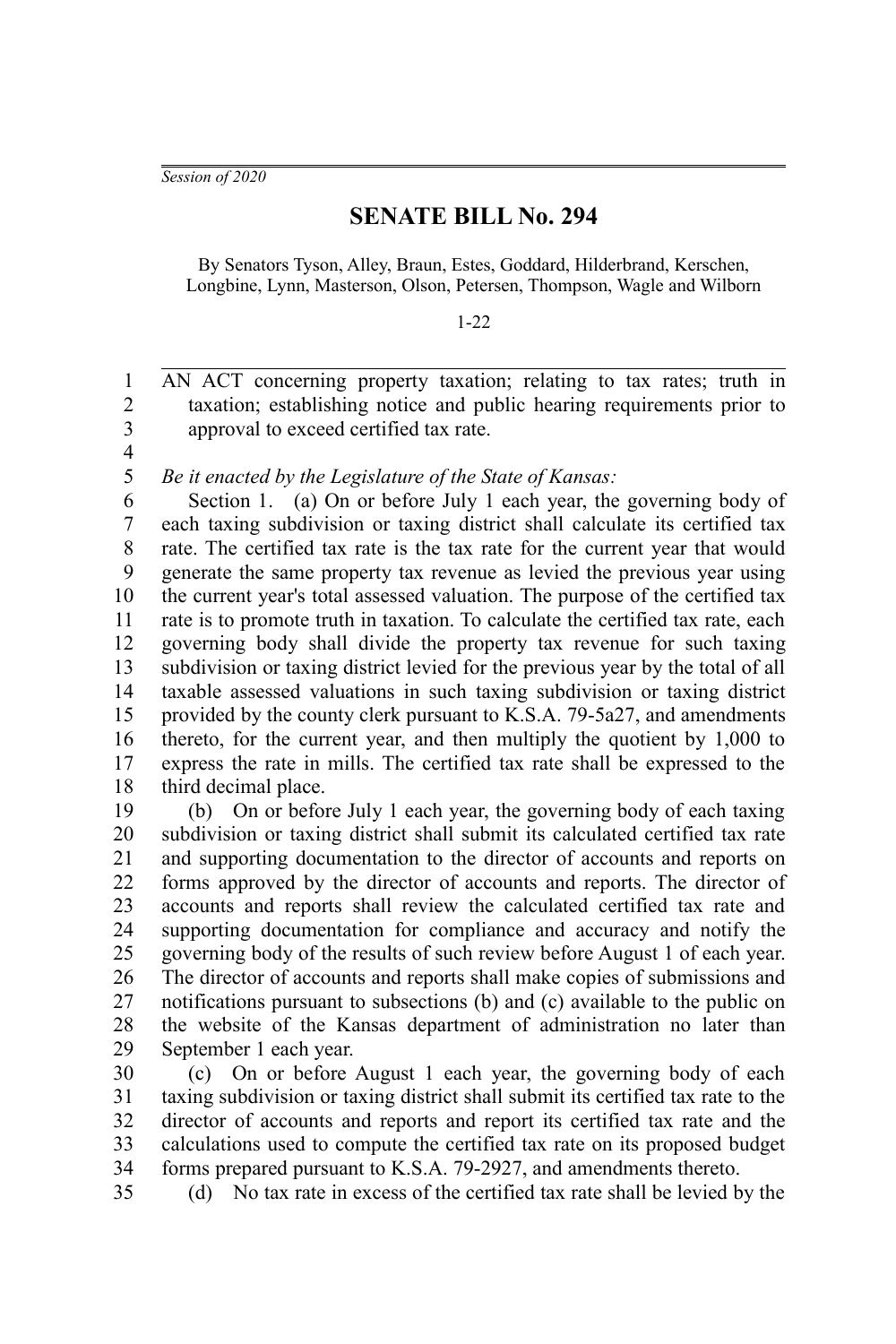governing body of any taxing subdivision or taxing district unless a resolution or ordinance has been approved by the governing body according to the following procedure: 1 2 3

(1) The governing body shall publish notice of its proposed intent to exceed the certified tax rate in the official county newspaper of the county where the taxing subdivision or taxing district is located and on the website of the governing body, if the governing body maintains a website, at least 10 days in advance of the public hearing. 4 5 6 7 8

(2) On or before August 1, the governing body shall notify the county clerk of its proposed intent to exceed the certified tax rate. The county clerk shall notify each taxpayer with property in the taxing subdivision or taxing district, by mail directed to the taxpayer's last known address, of the proposed intent to exceed the certified tax rate at least 10 days in advance of the public hearing. Alternatively, the county clerk may transmit the notice to the taxpayer by electronic means at least 10 days in advance of the public hearing, if such taxpayer and county clerk have consented in writing to service by electronic means. Costs associated with the notice shall be borne by the taxing subdivision or taxing district. The notice shall include, but not be limited to: 9 10 11 12 13 14 15 16 17 18 19

(A) The certified tax rate and calculations used to compute the certified tax rate; 20 21

(B) the proposed property tax revenue needed to fund the proposed budget; 22 23

(C) the proposed tax rate based upon the proposed budget and the current year's total assessed valuation; 24 25

(D) the tax rate and property tax of the taxing subdivision or taxing district on the taxpayer's property from the previous year's tax statement; 26 27

(E) the proposed percent change in the tax rate between the previous year's tax rate and the proposed tax rate for the current year; 28 29

(F) the appraised value and assessed value of the taxpayer's property for the current year; 30 31

(G) the estimates of the tax for the current tax year on the taxpayer's property based on the certified tax rate and the proposed tax rate; and 32 33

34

(H) the date, time and location of the public hearing.

(3) The public hearing to consider exceeding the certified tax rate shall be held on or before September 15. The governing body shall provide interested taxpayers desiring to be heard an opportunity to present oral testimony within reasonable time limits and without unreasonable restriction on the number of individuals allowed to make public comment. The public hearing shall not be scheduled at the same time as a public hearing of another taxing subdivision or taxing district in the county scheduled for purposes of this section. The public hearing may be conducted in conjunction with the proposed budget hearing pursuant to 35 36 37 38 39 40 41 42 43